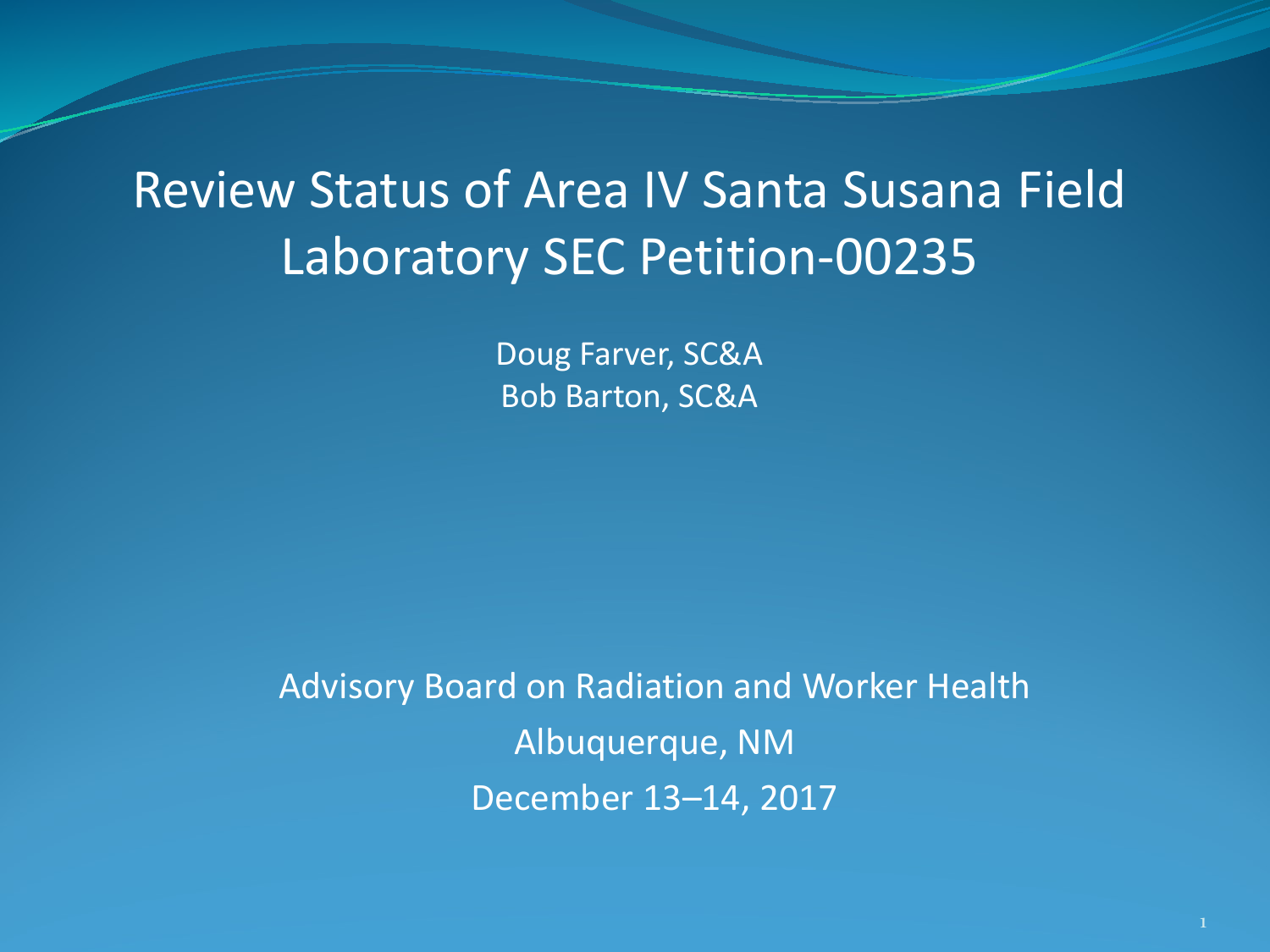Work Group Members

- Phillip Schofield (Chair)
- Henry A. Anderson, M.D.
- Josie Beach
- Wanda I. Munn
- John W. Poston, Sr.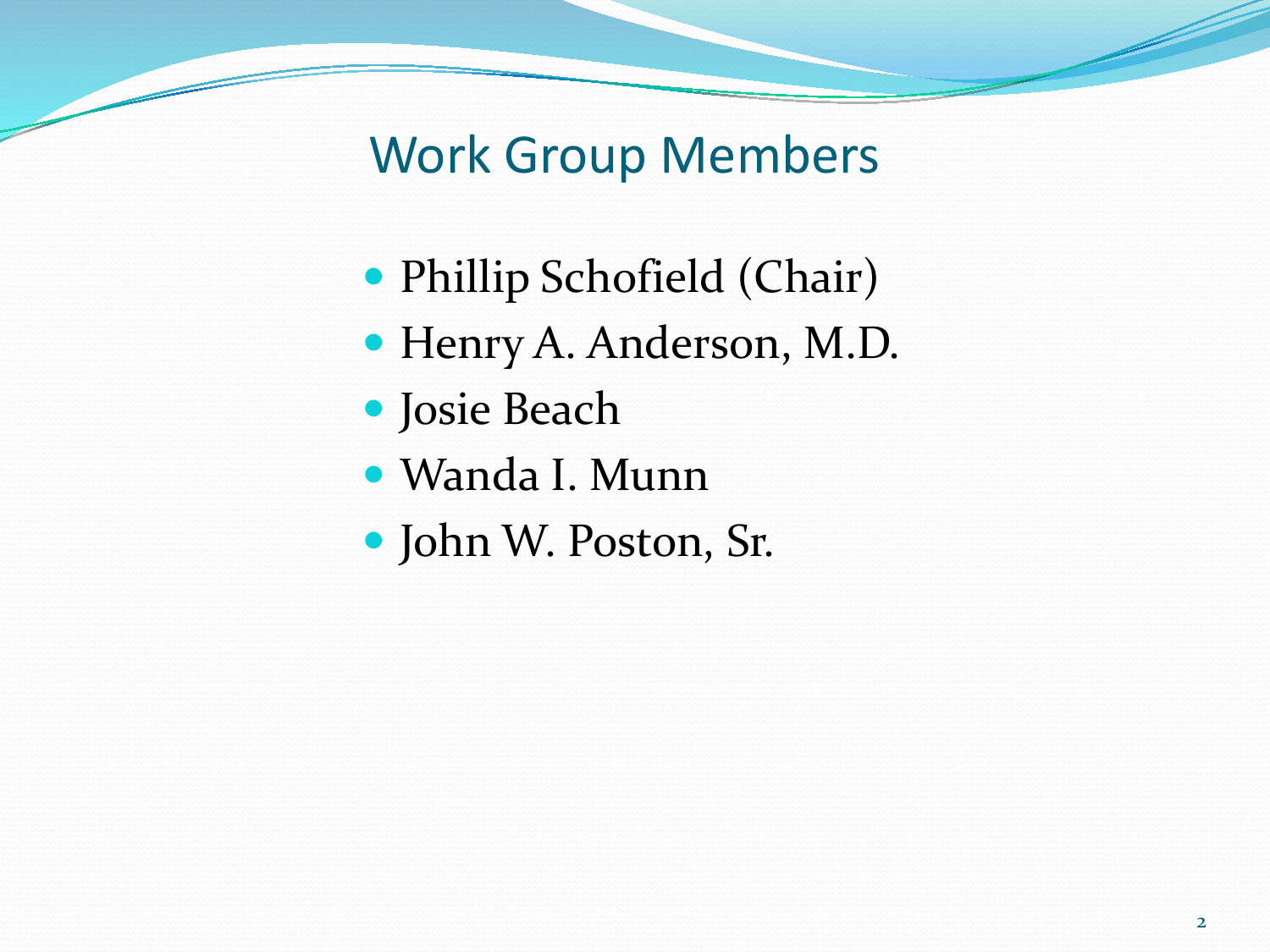### SEC-00235 Background

August 9, 2016: Petition SEC-00235 received for class:

• *All employees of North American Aviation, to include corporate successors and subcontractors who worked at Area IV of the SSFL from December 31, 1964 through present.*

February 1, 2017: NIOSH qualified the petition for the following class:

- *All employees who worked at Area IV of the Santa Susana Field Laboratory from August 1, 1991 through June 30, 1993*.
- Petition qualified for evaluation report (ER) based on lost, falsified, or destroyed dosimeter data due to the site's use of CEP as a contractor providing internal dosimeter data for the period August 1991 to June 1993.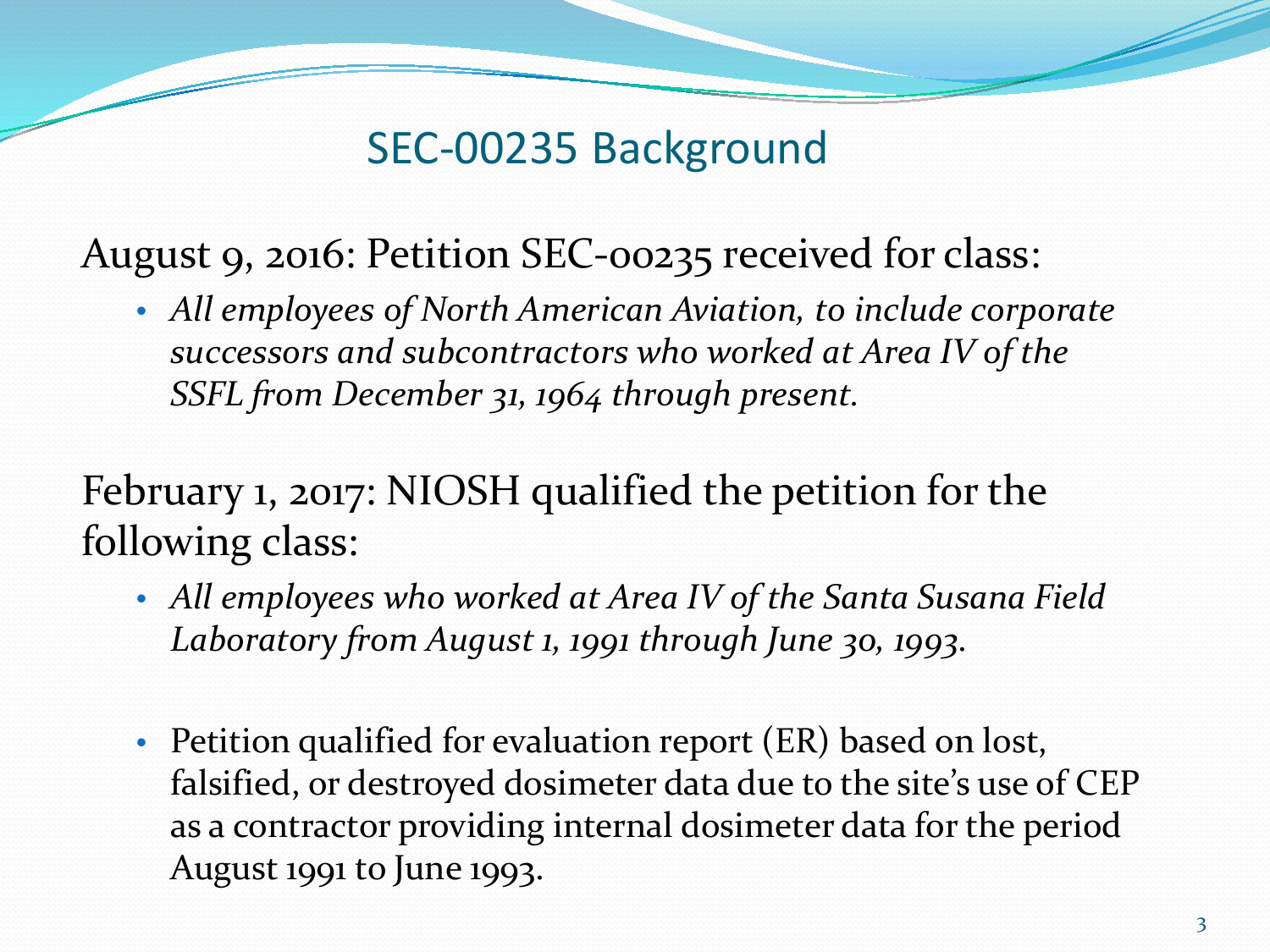SEC-00235 Background (cont.)

August 2017: SC&A tasked to review SEC-00235 ER focusing on NIOSH's position that the lack of 1991–1993 data does not affect NIOSH's ability to perform sufficiently accurate internal dose reconstructions for monitored or unmonitored workers.

November 2017: SC&A issued SCA-TR-2017-SEC011, Revision 0, *A Focused Review of the NIOSH SEC-00235 Petition Evaluation Report for Santa Susana Field Laboratory Area IV*.

December 4, 2017: SSFL Work Group (WG) meeting to discuss SC&A report and path forward.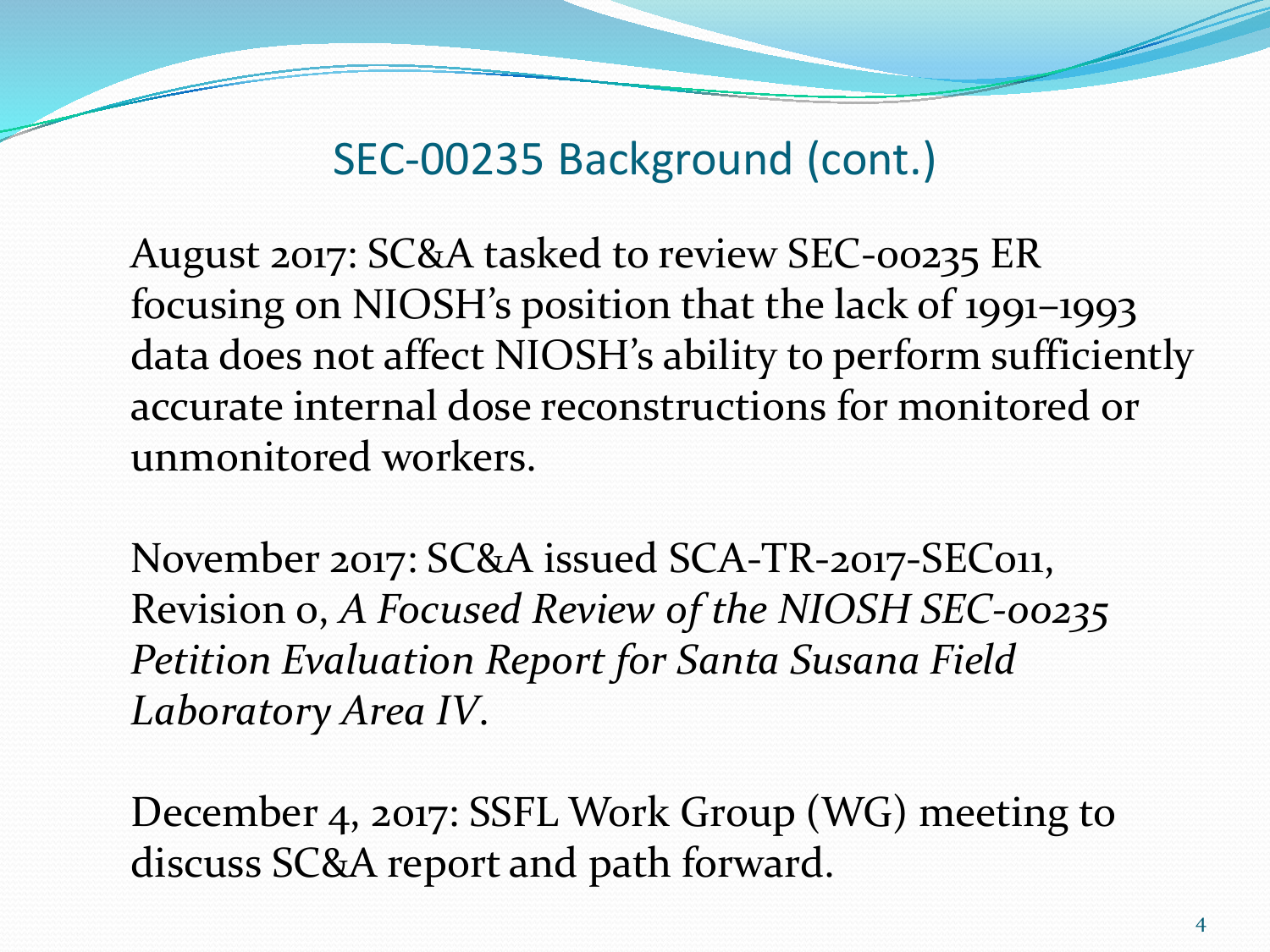#### Previous Petitions Qualified for Evaluation

2009: Petition SEC-00093

• January 1, 1955, through December 31, 1958

#### 2010: Petition SEC-00156

• January 1, 1959, through December 31, 1964

#### 2017: Petition SEC-00234

• January 1, 1965, through December 31, 1988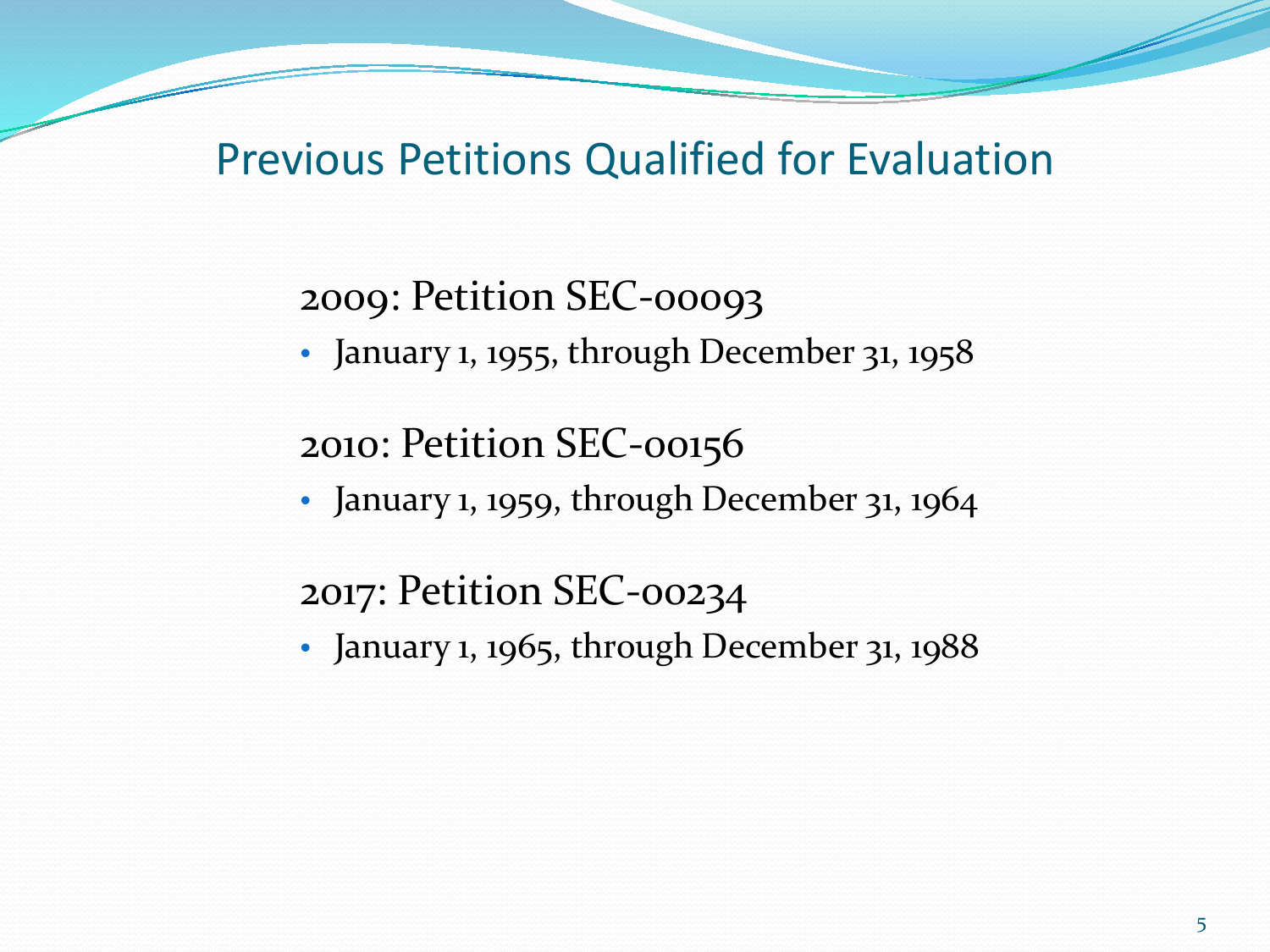# Summary of SC&A Review Findings

- Employee monitoring and workplace monitoring data sufficient to bound external exposures.
- Review of available documentation does not indicate significant changes in the nature of radiological work or unusual occurrences during the SEC period that would preclude dose reconstruction.
- The bioassay data obtained during the remediation period did not exceed the bioassay data from the operations period (pre-1988) that are proposed for use in dose reconstruction.
- Extending uranium, plutonium, and mixed fission product intake rates in ORAUT-OTIB-0080 would likely bound potential intakes during the CEP period for these radionuclides (assuming is adequately established via air sampling that conditions did not appreciably change).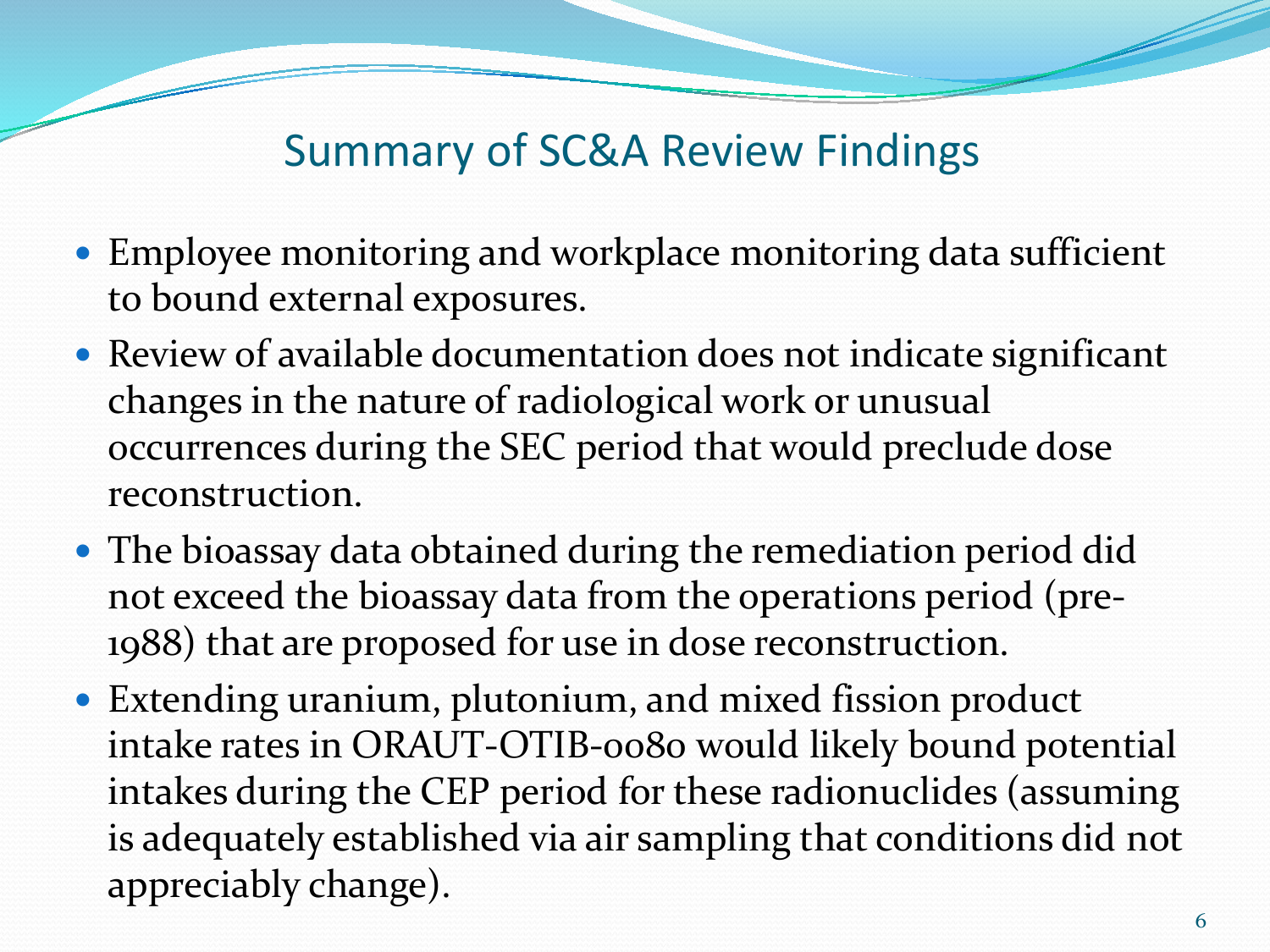#### Remaining Areas of Concern

- SC&A's review of ORAUT-OTIB-0080 identified several findings relevant to the 1991–1993 period. These findings and observations have not been resolved.
- Not clear how NIOSH will reconstruct internal exposures to other actinide contaminants, such as americium and thorium, during the evaluated period.
- Suggest comparison of general air and breathing zone data from the 1991–1993 period to other decontamination and decommissioning (D&D) activities as well as the operational period to assure radiological conditions are sufficiently similar or bounding for use in internal dose assessment.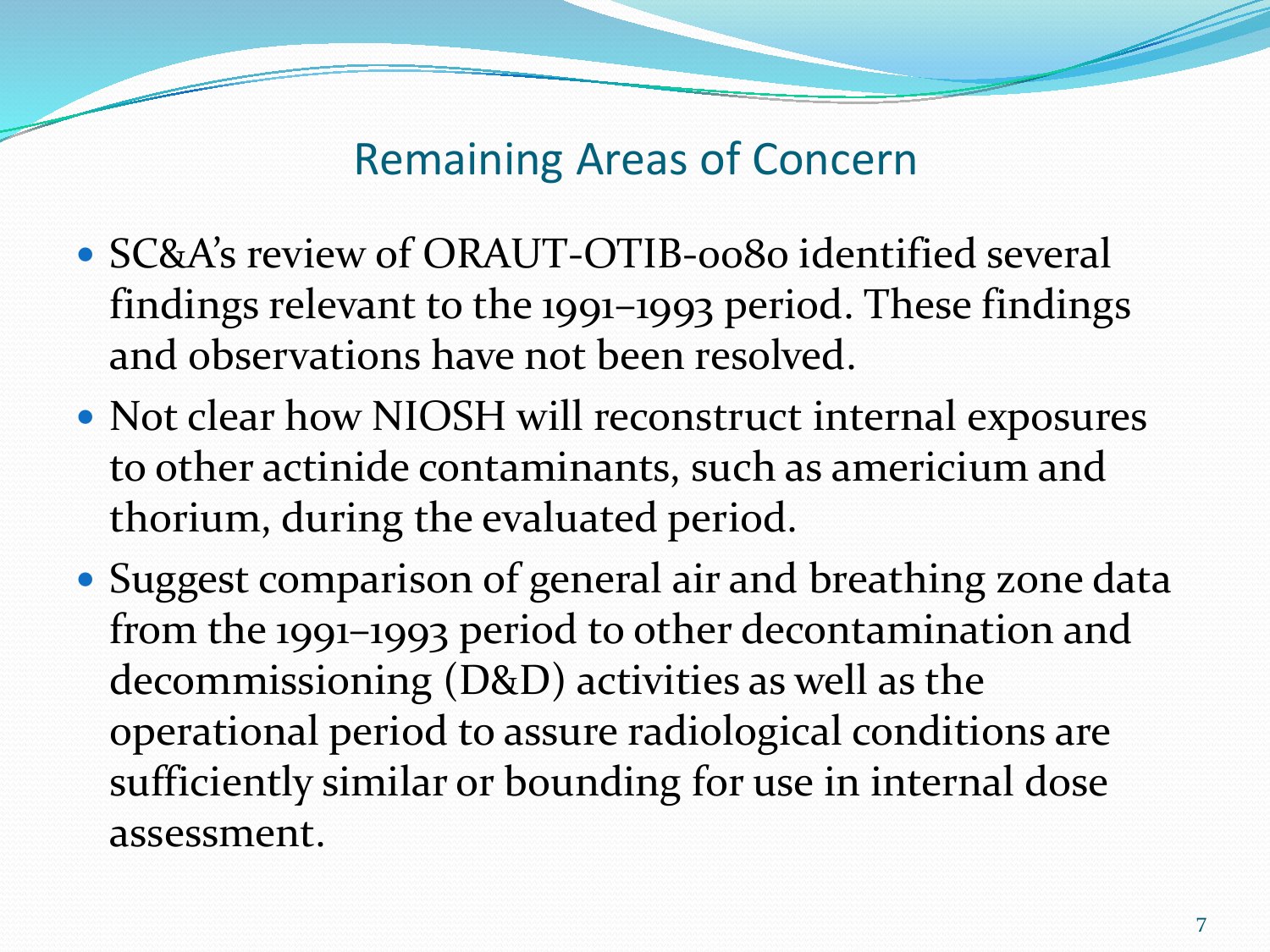### SSFL Internal Coworker Model: OTIB-0080

- NIOSH proposes to use the internal coworker data from the operational period to reconstruct intakes during the SEC period (August 1991–June 1993).
- OTIB-0080 was approved in March 2014 and provides intake values for plutonium, uranium, and fission products:
	- Plutonium intakes developed for 1965–1986
	- Uranium intakes developed for 1965–1988
	- Fission product intakes developed for 1965–1991
- SC&A reviewed OTIB-0080 in November 2014, with a total of 15 findings.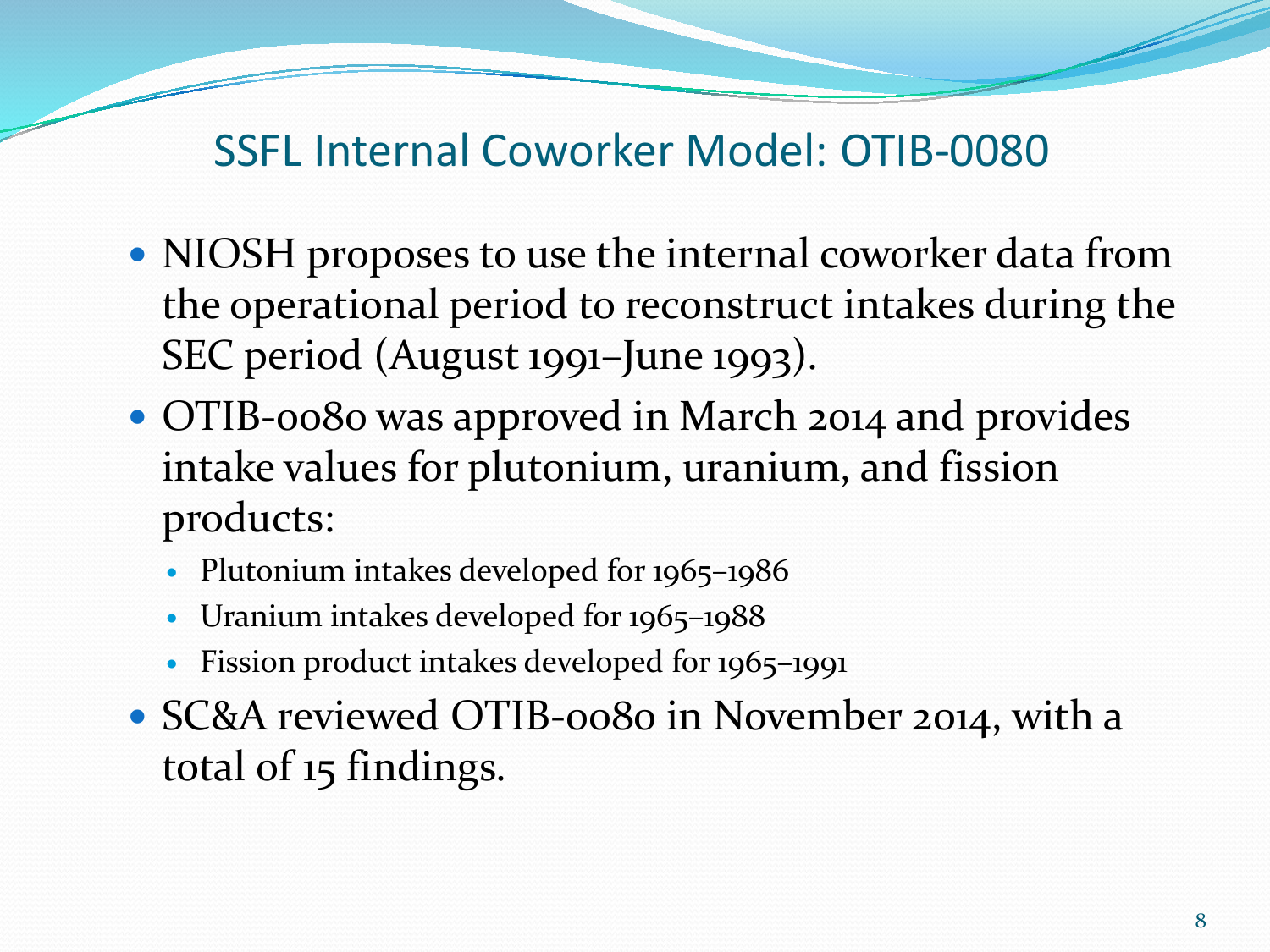# SSFL Internal Coworker Model: OTIB-0080 (cont.)

#### What SC&A OTIB-0080 findings are still relevant to SEC-00235?

- Some original findings/observations were obviated by SEC-00234 (Findings 4, 11)
- Others are no longer relevant because OTIB-0080 has not been updated to reflect the time-weighted-one-person-one-statistic (TWOPOS) approach (Findings 5, 8, and 10)
- Most remaining findings center around the calculation of the coworker intakes during the operational period (likely not relevant to SEC determination but relevant to site profile issues):
	- Combination of years for bioassay analysis
	- Interpretation of "less than" bioassay results
	- Inclusion criteria for usable bioassay results
- Finding 15: Other potential radionuclides (i.e., tritium, thorium, americium) – potentially relevant to the SEC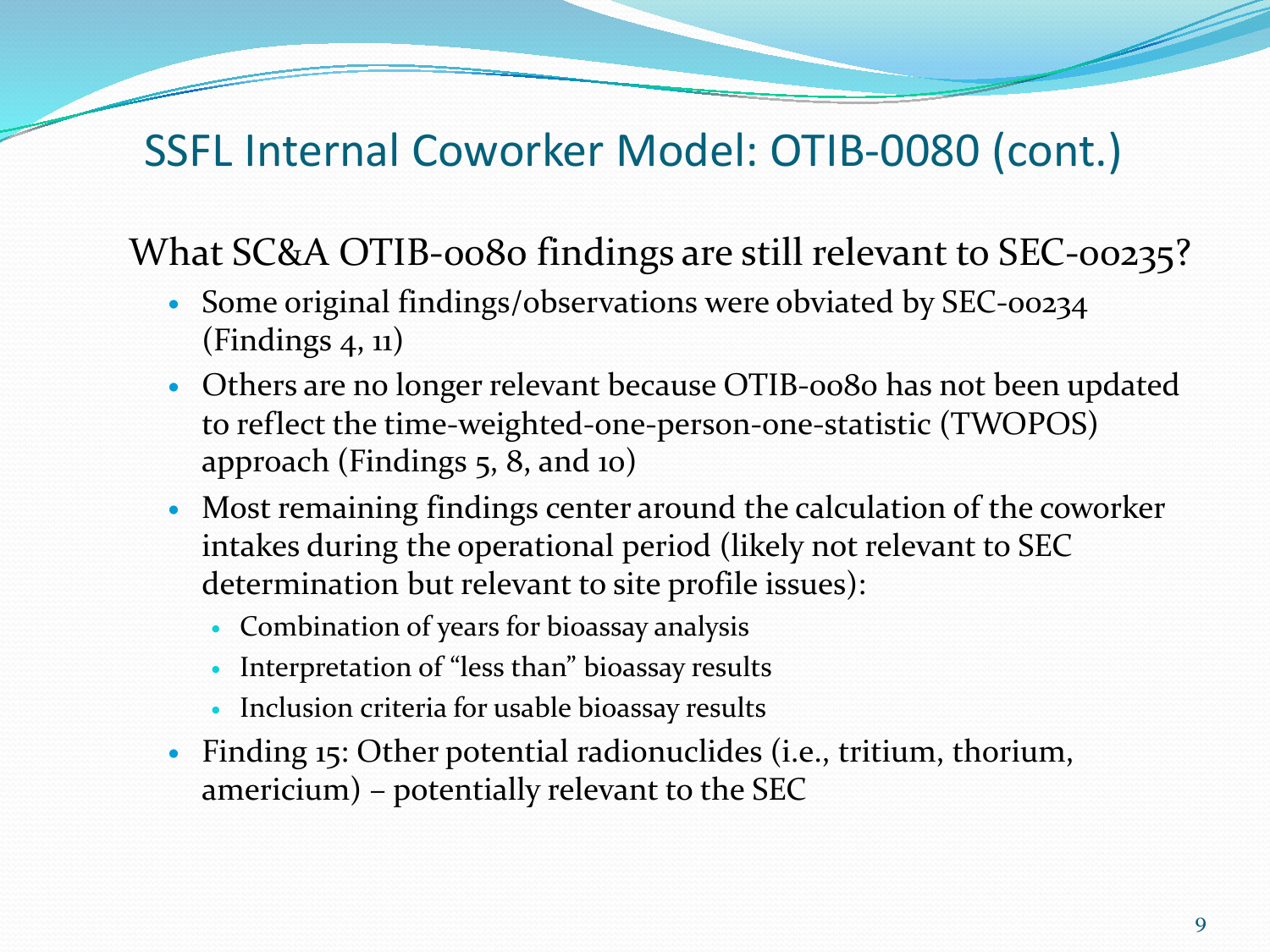# OTIB-0080 Finding 15 (SEC Relevance)

- SEC-00234 was granted based mainly on the inability to reconstruct internal exposures to thorium and americium during the operational period.
- Current SEC-00235 evaluation does not discuss this potential source term or methods for reconstruction of these radionuclides during potentially relevant D&D activities.
- NIOSH has agreed to evaluate the exposure potential to these contaminants and/or develop methods to reconstruct internal exposures (if deemed necessary).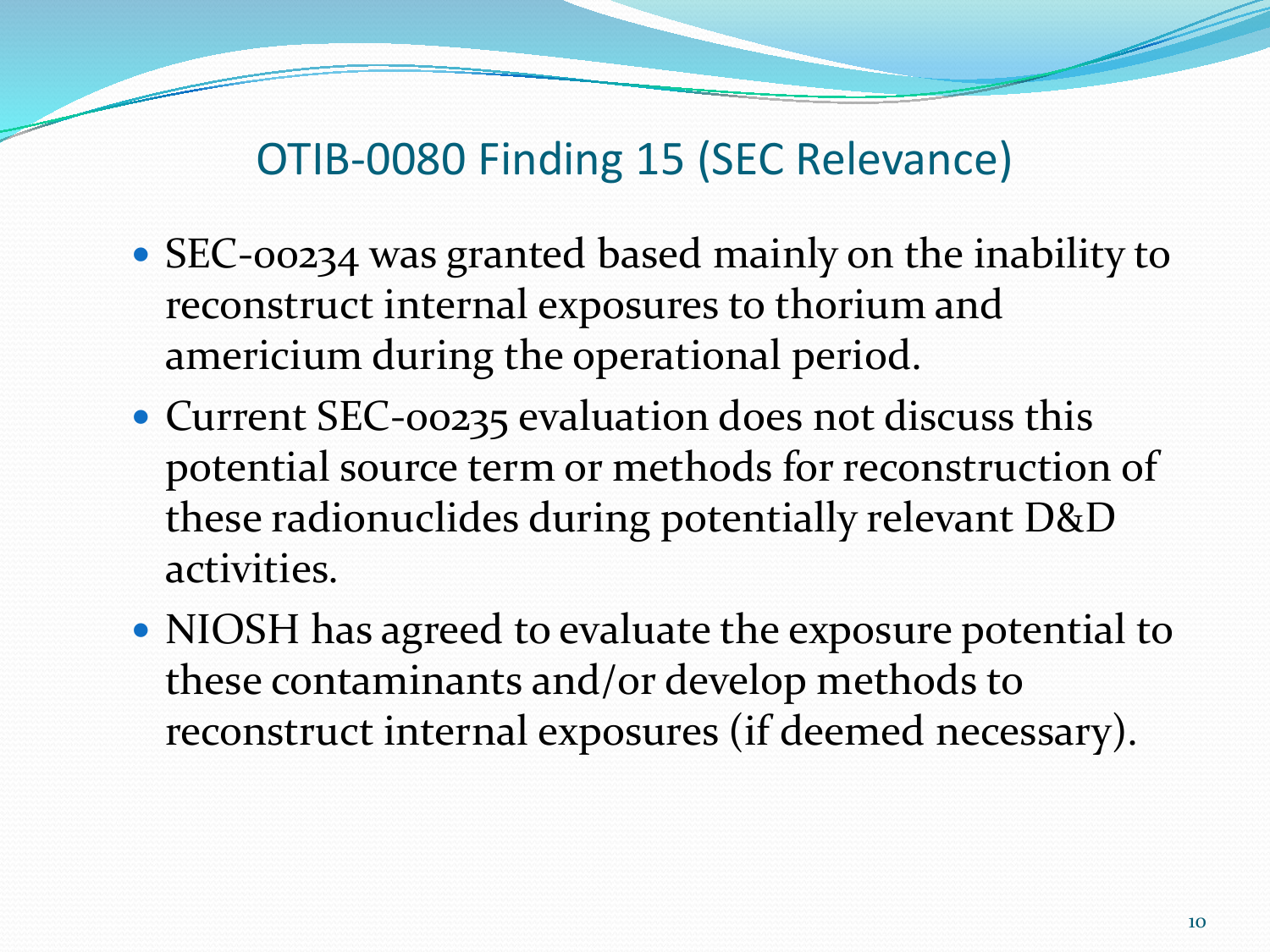# Relevant Air Sampling During SEC Period

- Air sampling data available for major radiological areas during the SEC period:
	- Rockwell International Hot Laboratory
	- Radiological Material Disposal Facility
	- System Nuclear Auxiliary Power Facility
- Hot Laboratory data are available throughout SEC period.
- Other areas have partial data due to regulatory recommendations at the time.
- Other relevant air sampling may be available.
- NIOSH has agreed to determine the availability of air sampling records and evaluate relevant records to assure that radiological conditions during the SEC period are sufficiently similar to other D&D activities and are effectively bounded by operational coworker data.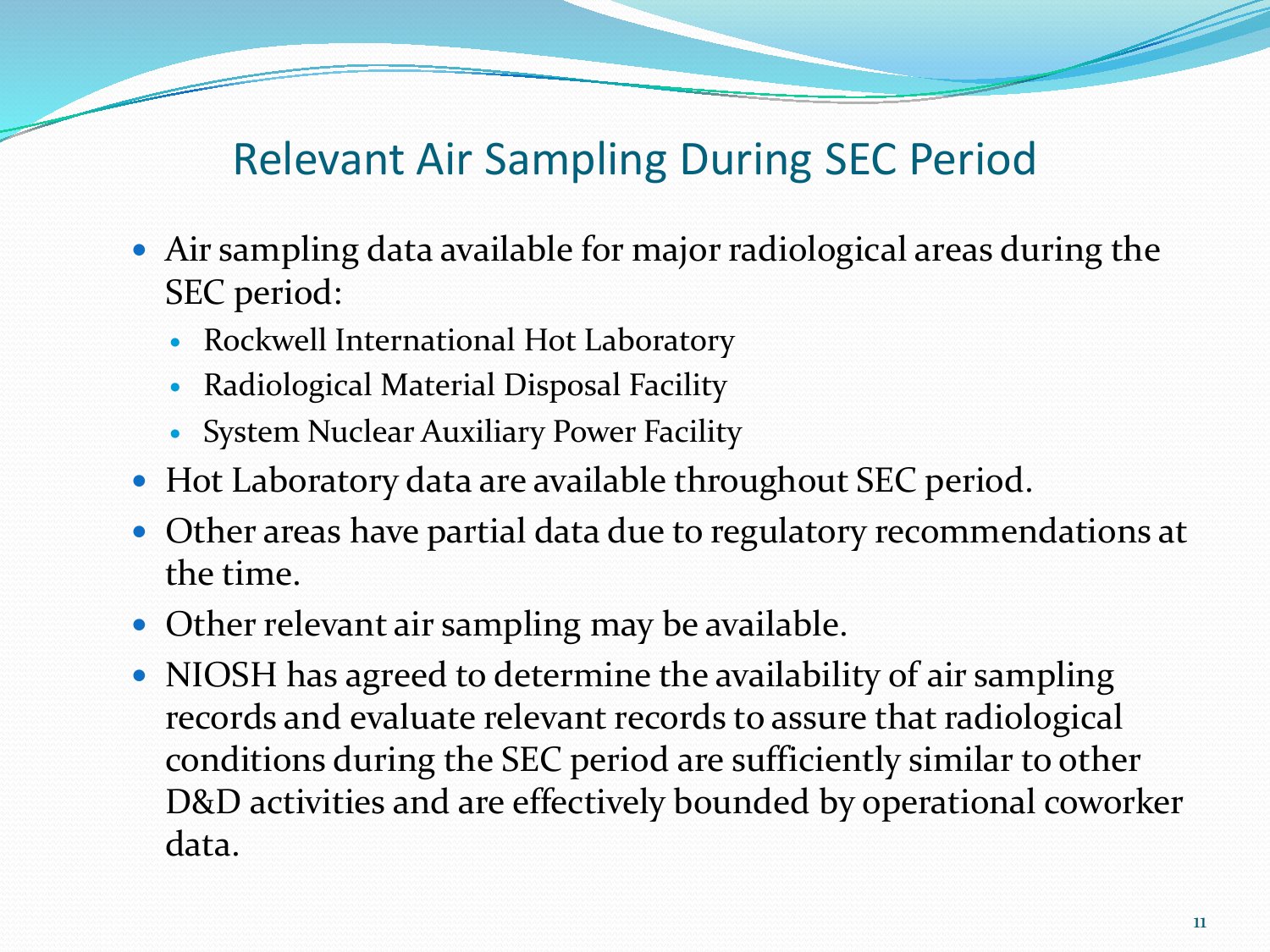# SC&A Survey of Affected Claimants

- 30 total claims (1 more submitted since NIOSH SEC ER)
- SC&A reviewed claims for CATI information relevant to the SEC discussion:
	- At least one incident described demolition work; however, it was not clear that radiological hazards existed in addition to general medical/health hazards
	- No information identified in CATI reports to indicate significant changes in work practices or the general radiological environment during the SEC period
	- Several claims indicated they were monitored externally and/or internally; however, no corresponding DOE monitoring records were identified
- DOE monitoring records:
	- Internal data (whole body count): 5 of 29\*
	- External data: 10 of 29\*

*\* One of the 30 claims had not yet received DOE monitoring records because it was recently filed.*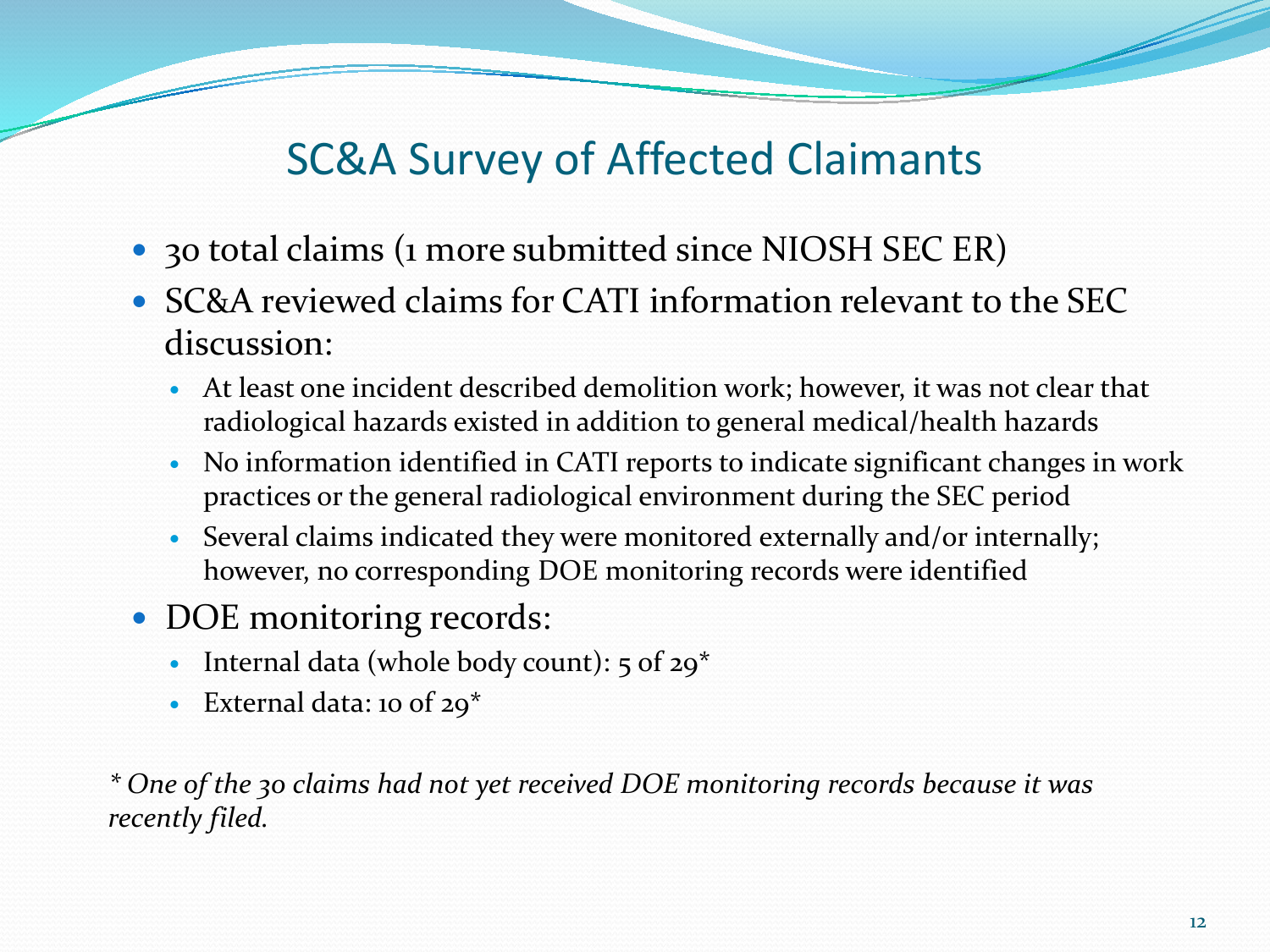### SC&A Survey of Affected Claimants (cont.)

- Survey of current population indicates 11 of 30 would likely require dose reconstruction if it is deemed feasible (others already compensated or have been administratively pulled).
- Past Dose Reconstruction Methods:
	- Internal Dose: whole body counts used (where available), environmental internal exposures or program-wide guidance documents (i.e., OTIB-0002 and OTIB-0018)
	- External Dose: personal monitoring data (where available), ambient external exposures, or a combination of both
- SC&A Recommendation: If dose reconstruction is deemed feasible, it would be beneficial for the Board to review example dose reconstructions (hypothetical or actual) to understand how NIOSH intends to implement new internal/external coworker dose assignment. (*Note: considered a site profile issue*)